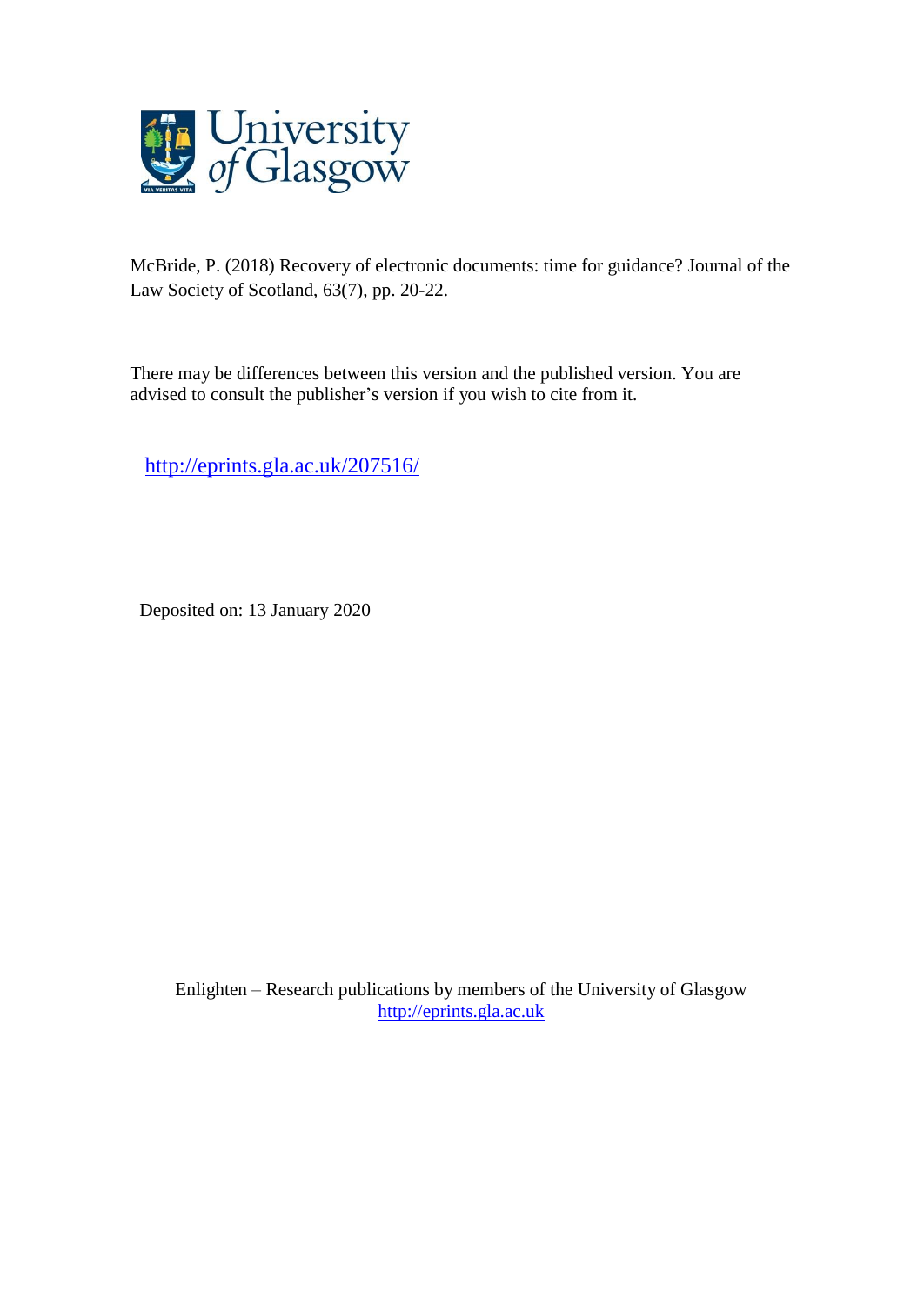# Recovery of electronic documents: time for guidance?

This follow-up to the Commercial Court Conference 2018 (an edited version) argues that there is a need for guidance dealing specifically with recovery of electronic documents in commercial actions.

#### Pauline McBride

"Electronic Data" was the topic for the Commercial Court Conference 2018. The conference addressed the adequacy of the Rules of the Court of Session and related guidance in relation to recovery and disclosure of electronic documents in commercial actions.

This article (an edited version of the online article published in June 2018) argues that the current rules and guidance are not adequate and that there is a need for guidance dealing specifically with recovery and disclosure of electronic documents.

## The challenges

Compliance with orders for recovery and disclosure of documents can be challenging when the terms of the order necessitate a search of electronic data. The search might relate to large volumes of data. The data may consist of different document types (word documents, emails, CAD drawings, spreadsheets, text messages, web pages), held in different formats, in many different repositories (on a company network, in archives, in cloud storage, memory sticks, laptops and other devices), and by multiple custodians. The documents may have been generated over a period of years. Manual review of such documents may be impractical for reasons of cost and time. Faced with an order for recovery and disclosure of electronic documents, a haver might need to consider the use of technology in order to facilitate the search.

In that situation the haver is faced with a number of difficult choices: which software to use; whether to engage an external supplier, and if so which; whether to rely on a keyword search or use technology-assisted review; which repositories to search; what date range to apply; what level of cost to incur, and so on.

Typically the terms of an order for recovery and disclosure of documents will offer the haver no assistance regarding the means by which they should seek to comply with the order. How should they proceed? They may have little understanding of the technologies available to assist in a search for electronic documents. If they select software that does not succeed in identifying all the documents falling within the scope of the order, they face having to conduct a fresh search. If they carry out a search across all repositories, they may incur costs that are unnecessary and disproportionate.

If these issues create challenges for havers, they also present challenges for commissioners and parties seeking recovery of documents by way of court order. A commissioner may have to make the same kind of decisions as the haver, as to the manner in which and the means by which the documents should be recovered. The party in receipt of an order for recovery wants access to the documents but not, presumably, at any cost. A haver may be entitled to a fee for searching out the documents: Phoenicia Asset Management Sal v Steven Alexander [2010] CSOH 71. The receiving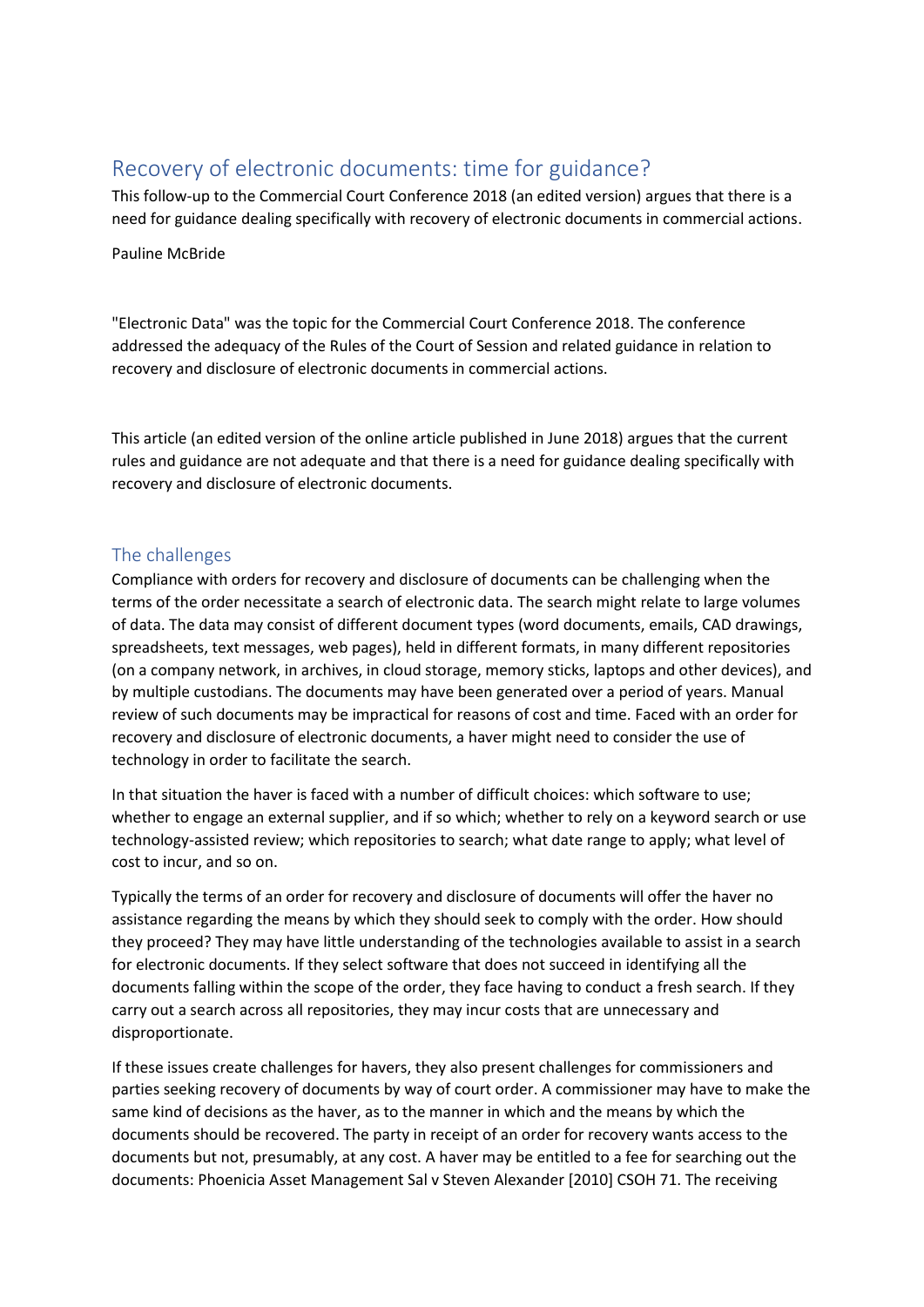party will incur the cost of reviewing all that is disclosed. All those involved in litigation have an interest in ensuring that the search for documents falling within the scope of the order is carried out in an efficient and cost-effective manner.

Despite these difficulties, the Rules of the Court of Session (and associated guidance: Practice Note No 1 of 2017, supplemented by Commercial Actions – Guidance for Practitioners) do not offer any guidance specific to the recovery and disclosure of electronic documents.

## Views expressed at the conference

The Senators of the College of Justice who spoke at the conference were keen to assert the adequacy of the current rules and appeared to favour the status quo. On the other hand, John Mackenzie (Shepherd and Wedderburn) and Almira Delibegovic-Broome QC spoke about difficulties faced by havers and commissioners respectively.

Perhaps recognising the force of these observations, Lord Doherty concluded the conference by suggesting that some form of additional guidance, dealing expressly with recovery and disclosure of electronic evidence, might be appropriate provided it was the widely held view of practitioners that such guidance was necessary.

# Defence of the status quo

Their Lordships' defence of the status quo went hand in hand with the argument that chapter 47 of the rules offers increased flexibility as regards the orders that might be made for recovery and disclosure of electronic documents.

Rule 47.11(1)(b)(iv) enables the commercial judge, at the preliminary hearing, to order "disclosure of... the existence and nature of documents relating to the action or [sic] authority to recover documents either generally or specifically".

In addition, the commercial judge "may make such other order as he thinks fit", whether at the preliminary hearing, the procedural hearing or at any further hearing before final judgment: rules 47.11(1)(e), 47.12(2)(o) and 47.15 respectively.

Chapter 47, it was argued, puts "exceptional" powers in the hands of the judges. These powers, it was said, extend beyond the usual powers to grant orders relevant to a specification of documents and might extend to orders relating to specific search terms.

Selection of appropriate search terms is only one of many difficulties associated with recovery and disclosure of electronic documents. Speakers at the conference alluded to other difficulties including:

- problems associated with identifying and excluding privileged documents (see, for example, Atlantisrealm Ltd v Intelligent Land Investments (Renewable Energy) Ltd [2017] EWCA Civ 1029);
- the choice of method of de-duplication removing duplicates of a document;
- whether the disclosure exercise might proceed in stages (see Montpellier Estates Ltd v Leeds City Council [2012] EWHC 1343 (QB)).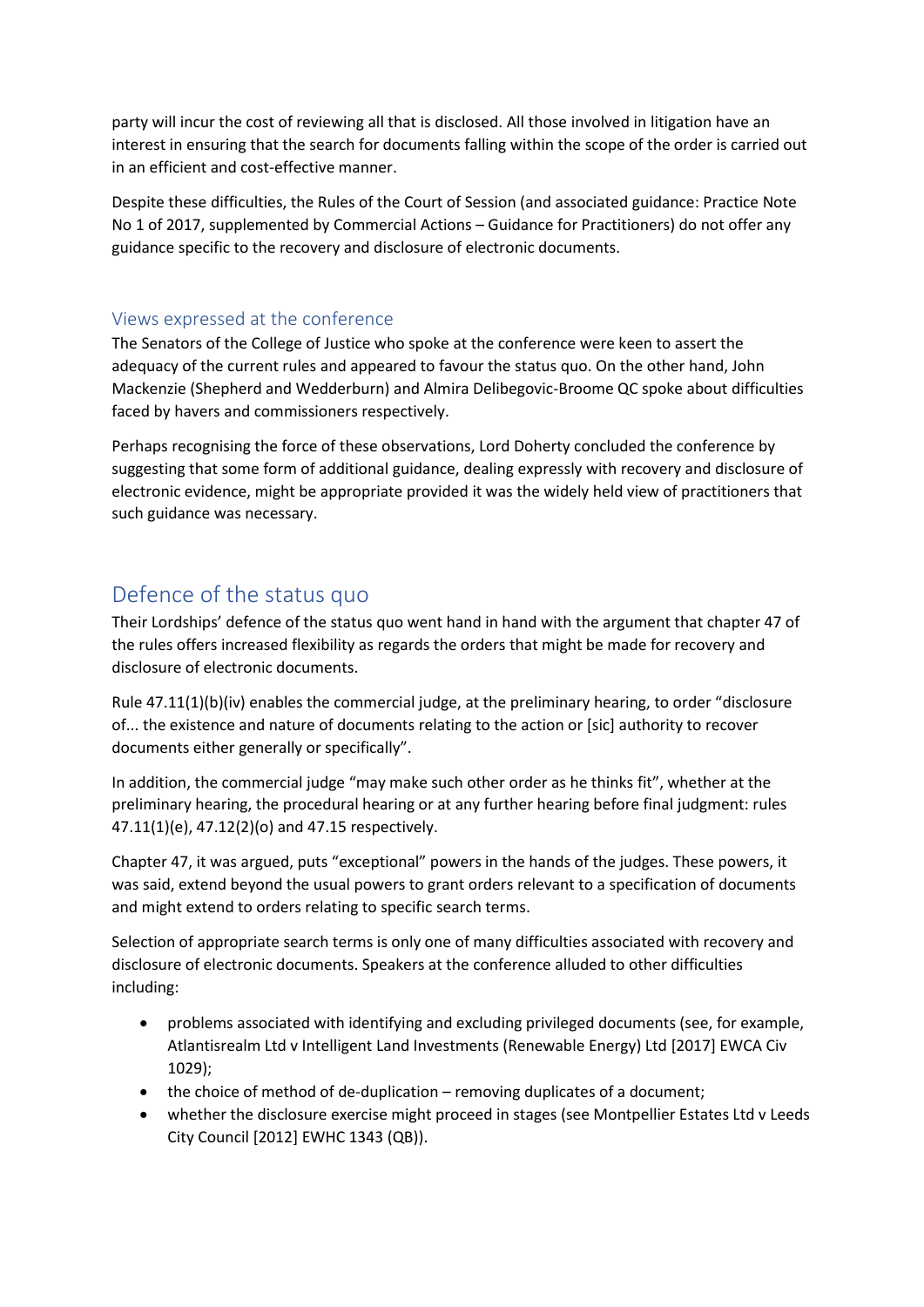Presumably the wide powers conferred by chapter 47 would enable the court to make orders about all these matters. These powers are important, but more is needed.

### Why chapter 47 is not enough

Once an order for recovery and disclosure of documents has been granted, it will generally be unnecessary for the parties to seek further orders in relation to the process of recovery and disclosure if, either, the process is straightforward or the parties can reach agreement about how to proceed. Moreover, typically the court will only be in a position to grant orders dealing with tricky aspects of the process if the parties are able to address the court properly in relation to the difficulties faced, the options for resolving the difficulties and the reasons for their failure to reach agreement on those options.

Even where parties have anticipated the kinds of difficulties that may arise, it is impossible to foresee every eventuality. This alone offers a reason to be cautious about seeking (or granting) orders relating to the recovery and disclosure process in terms that offer no room for manoeuvre. It is undesirable that the parties should have to return to the court to seek fresh orders if an order regarding the process of recovery and disclosure proves unworkable, and there are costs implications: see Iomega Corporation v Myrica (UK) Ltd (No 1) 1999 SLT 793. If parties can anticipate and work together to resolve issues, so much the better.

In other words, the key to the efficient conduct of the recovery and disclosure exercise lies not so much in the powers conferred under chapter 47, but in the parties' preparedness to anticipate, discuss and resolve issues.

How might parties and their legal representatives familiarise themselves with the problems, technical and legal, that arise in the context of recovery and disclosure of electronic documents? One of the difficulties about litigation in a small jurisdiction such as Scotland is the relative lack of case law authority. Useful guidance is thin on the ground. Practice Note No 1 of 2017 and the Commercial Actions – Guidance for Practitioners are silent as to the manner in which the exercise of recovery and disclosure of electronic documents should be carried out. This may be less of a problem for large firms, especially large English firms operating in Scotland that can draw on their experience of English litigation practice. However, for firms without such experience – and for parties – some form of guidance or protocol, tailored to the Scottish litigation context would surely be helpful.

If awareness of the issues is important, discussion is crucial. (In an English law context see Digicel (St Lucia) Ltd v Cable & Wireless plc [2008] EWHC 2522 (Ch); Earles v Barclays Bank [2009] EWHC 2500.) Failure to discuss the manner in which recovery and disclosure of electronic documents should be carried out can result in delay and unnecessary expense. An express obligation to discuss the kinds of issues that may arise in recovery and disclosure of electronic documents would focus minds and could readily be taken into account in awards of expenses. It may serve to streamline the process of recovery and disclosure and reduce the risk associated with inadvertent disclosure of privileged documents.

### Lessons from another jurisdiction

The courts of England & Wales responded to the challenges presented by disclosure of electronic documents by issuing Practice Direction 31B. (A new draft practice direction is on the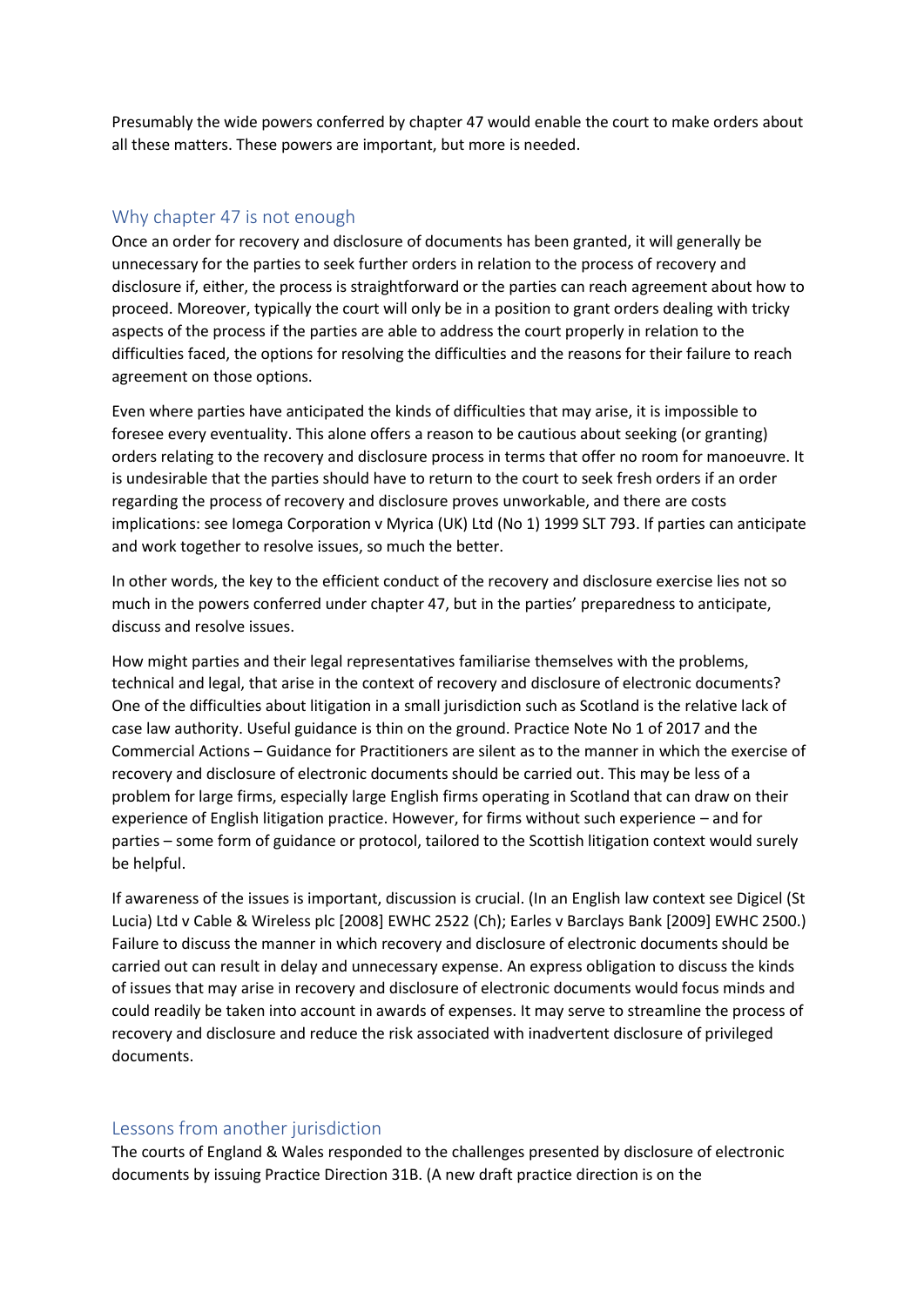judiciary.gov.uk website.) Paragraph 9 requires parties and their legal representatives to discuss specific issues, including (where appropriate):

"(1) the categories of Electronic Documents within the parties' control, the computer systems, electronic devices and media on which any relevant documents may be held, storage systems and document retention policies;...

"(3) the tools and techniques (if any) which should be considered to reduce the burden and cost of disclosure of Electronic Documents, including –

(a) limiting disclosure of documents or certain categories of documents to particular date ranges, to particular custodians of documents, or to particular types of documents;

(b) the use of agreed Keyword Searches;

(c) the use of agreed software tools;

(d) the methods to be used to identify duplicate documents;

(e) the use of Data Sampling;

(f) the methods to be used to identify privileged documents and other non-disclosable documents, to redact documents (where redaction is appropriate), and for dealing with privileged or other documents which have been inadvertently disclosed; and

(g) the use of a staged approach to the disclosure of Electronic Documents;

"(4) the preservation of Electronic Documents, with a view to preventing loss of such documents before the trial;

"(5) the exchange of data relating to Electronic Documents in an agreed electronic format using agreed fields;

"(6) the formats in which Electronic Documents are to be provided on inspection and the methods to be used;

"(7) the basis of charging for or sharing the cost of the provision of Electronic Documents, and whether any arrangements for charging or sharing of costs are final or are subject to re-allocation in accordance with any order for costs subsequently made; and

"(8) whether it would be appropriate to use the services of a neutral electronic repository for storage of Electronic Documents."

Practice Direction 31B might be characterised as offering a context-specific particularisation of aspects of a general duty of co-operation between the parties to litigation in the English courts. (It does not apply to non-parties, and it is suggested that if similar guidance were to be introduced in Scotland, it should apply to non-party havers, perhaps by making it obligatory for the party in receipt of the order to enter into discussions as to the matters set out in the checklist if the haver so requests.) However, it is also much more. In effect it is a repository of accumulated wisdom concerning the range of matters that may fall to be addressed in the recovery and disclosure of electronic documents. Without such a checklist, would parties and their legal representatives